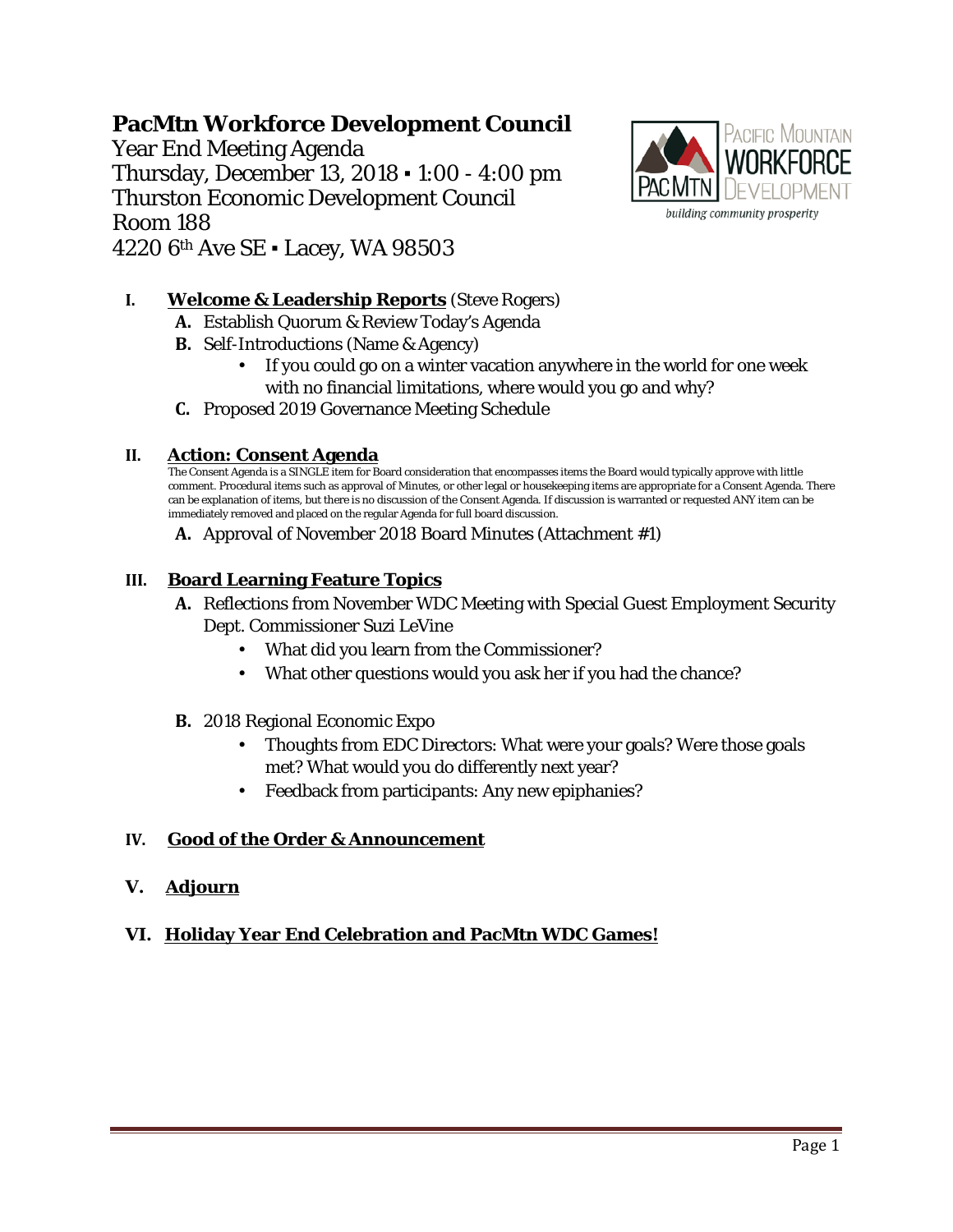## **2019 WDC Meeting Schedule**

| <b>Date</b>                     | <b>Location</b>                   |  |
|---------------------------------|-----------------------------------|--|
| <b>WDC Retreat</b>              | <b>Grays Harbor College</b>       |  |
| Thursday, January 24, 2019      | <b>1620 Edward P. Smith Drive</b> |  |
|                                 | Aberdeen, WA 98520                |  |
| Thursday, March 28, 2019        | <b>TBD</b>                        |  |
| <b>Thursday, May 23, 2019</b>   | <b>TBD</b>                        |  |
| Thursday, June 27, 2019         | <b>TBD</b>                        |  |
| Thursday, July 25, 2019         | <b>TBD</b>                        |  |
| Thursday, September 26, 2019    | <b>TBD</b>                        |  |
| Thursday, November 28, 2019     | <b>TBD</b>                        |  |
| <b>WDC Year End Celebration</b> | <b>TBD</b>                        |  |
| Thursday, December 13, 2019     |                                   |  |

# **2017 – 2019 WDC Members**

| <b>Name</b>                   | <b>Business/Organization</b>                         | <b>Representation</b>                              |
|-------------------------------|------------------------------------------------------|----------------------------------------------------|
| <b>Duane Evans</b><br>$1_{-}$ | Port Blakely U.S. Forestry                           | <b>Business: Wood Products</b><br>Manufacturing    |
| 2.<br>Jonathan Pleger         | Morningside                                          | <b>CBO/Serves Disabled</b><br>Populations          |
| 3.<br>Alissa Shay             | Port of Grays Harbor                                 | <b>Business: Logistics Cross</b><br><b>Sector</b>  |
| Dru Garson<br>4.              | <b>Greater Grays Harbor</b>                          | <b>Business: Economic</b><br>Development           |
| 5.<br><b>Derek Epps</b>       | <b>Seattle Shellfish</b>                             | <b>Business:</b><br>Aquaculture/Food<br>Production |
| <b>Jacquelin Earley</b><br>6. | <b>Sierra Pacific</b>                                | <b>Business: Wood Products</b><br>Manufacturing    |
| 7.<br><b>Steve Rogers</b>     | Pacific County Historical Society &<br><b>Museum</b> | <b>Business: Tourism &amp;</b><br>Recreation       |
| 8.<br><b>Jim Sayce</b>        | Pacific County EDC                                   | <b>Business: Economic</b><br>Development           |
| <b>Michael Cade</b><br>9.     | <b>Thurston County EDC</b>                           | <b>Business: Economic</b><br>Development           |
| 10. David Schaffert           | <b>Thurston County Chamber</b>                       | <b>Business: Private Sector</b><br>Enterprise      |
| 11. Anne Goranson             | <b>Employment Security Dept.</b>                     | <b>Wagner-Peyser</b><br><b>Employment Service</b>  |
| 12. Kairie Pierce             | <b>WA State Labor Council</b>                        | <b>Labor Organization</b>                          |
| 13. Cheryl Heywood            | <b>Timberland Regional Library</b>                   | <b>CBO/Serves All</b><br>Populations               |
| 14. Dr. Jim Minkler           | <b>Grays Harbor College</b>                          | Post-Secondary Higher<br>Education                 |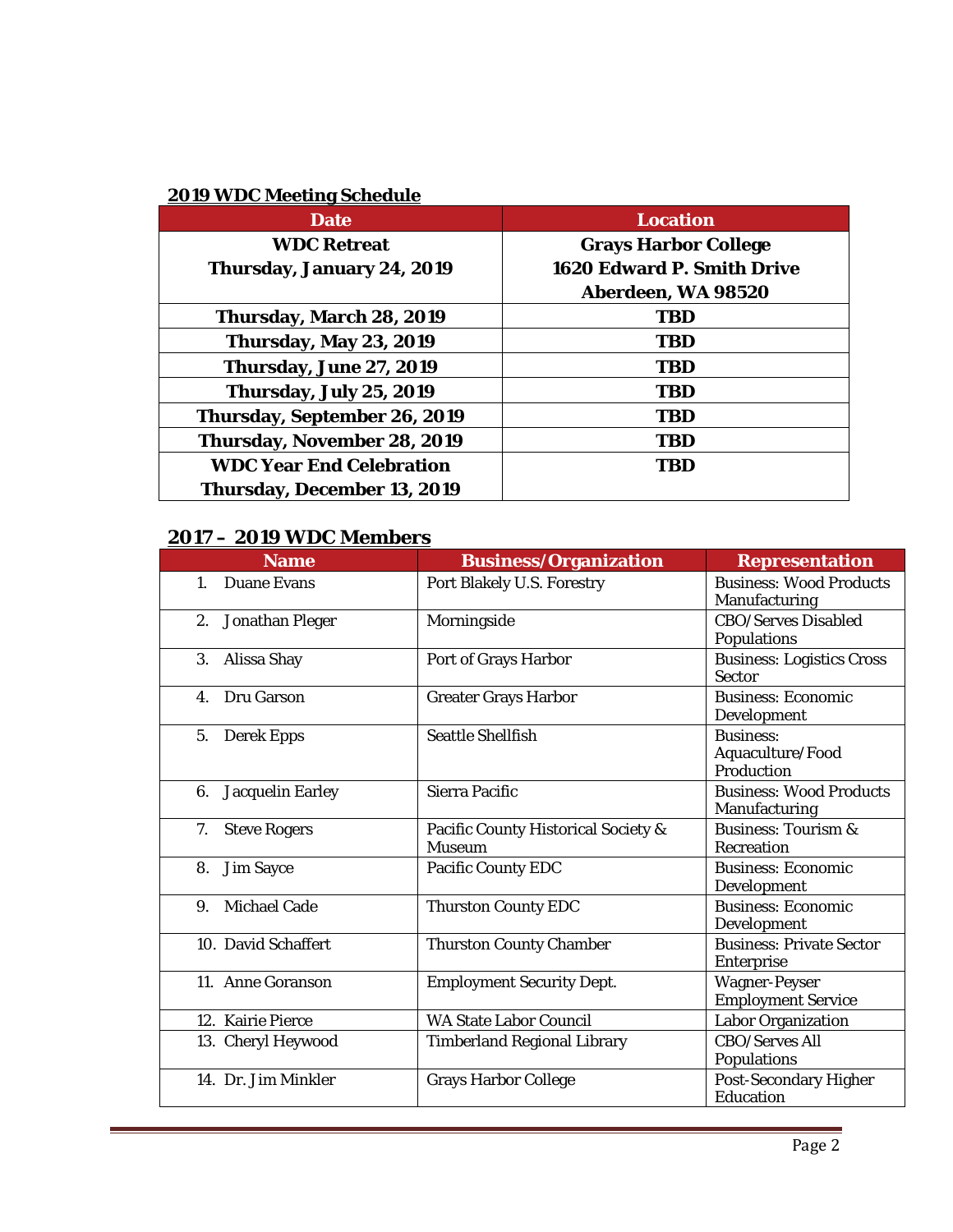| 15. Mike Hickman    | <b>Educational School District #113</b>                 | K-12 Education                                                   |
|---------------------|---------------------------------------------------------|------------------------------------------------------------------|
| 16. Bob Guenther    | Thurston, Lewis, Mason Counties<br><b>Labor Council</b> | <b>Organized Labor</b>                                           |
| 17. Paul Vertrees   | <b>DSHS/DVR</b>                                         | <b>Vocational Rehab</b>                                          |
| 18. Jason Reed      | <b>DSHS/Community Services</b>                          | <b>TANF-DSHS</b>                                                 |
| 19. Dawn Murphy     | <b>South Puget Sound Community College</b>              | <b>Basic Education</b><br><b>Acquisition (BedA):</b><br>Regional |
| 20. Bob Hitt        | <b>Toad Hall Cranberry Farms</b>                        | <b>Business: Food</b><br>Production                              |
| 21. Winfried Danke  | Providence St. Peter Hospital                           | <b>Business: Life Sciences</b>                                   |
| 22. Bill Sullivan   | <b>Education Technology Solutions</b><br>Consultant     | <b>Business: Private</b><br><b>Business</b>                      |
| 23. Peter Lahmann   | Port of Centralia Port Commissioner                     | <b>Business: Economic</b><br>Development                         |
| 24. Diana Murphy    | <b>Intermountain Staffing</b>                           | <b>Business: Staffing</b>                                        |
| 25. Jennifer Baria  | <b>Mason County EDC</b>                                 | <b>Business: Economic</b><br>Development                         |
| 26. Christina Riley | <b>Construction Marketing Rep</b>                       | Labor-Apprenticeship                                             |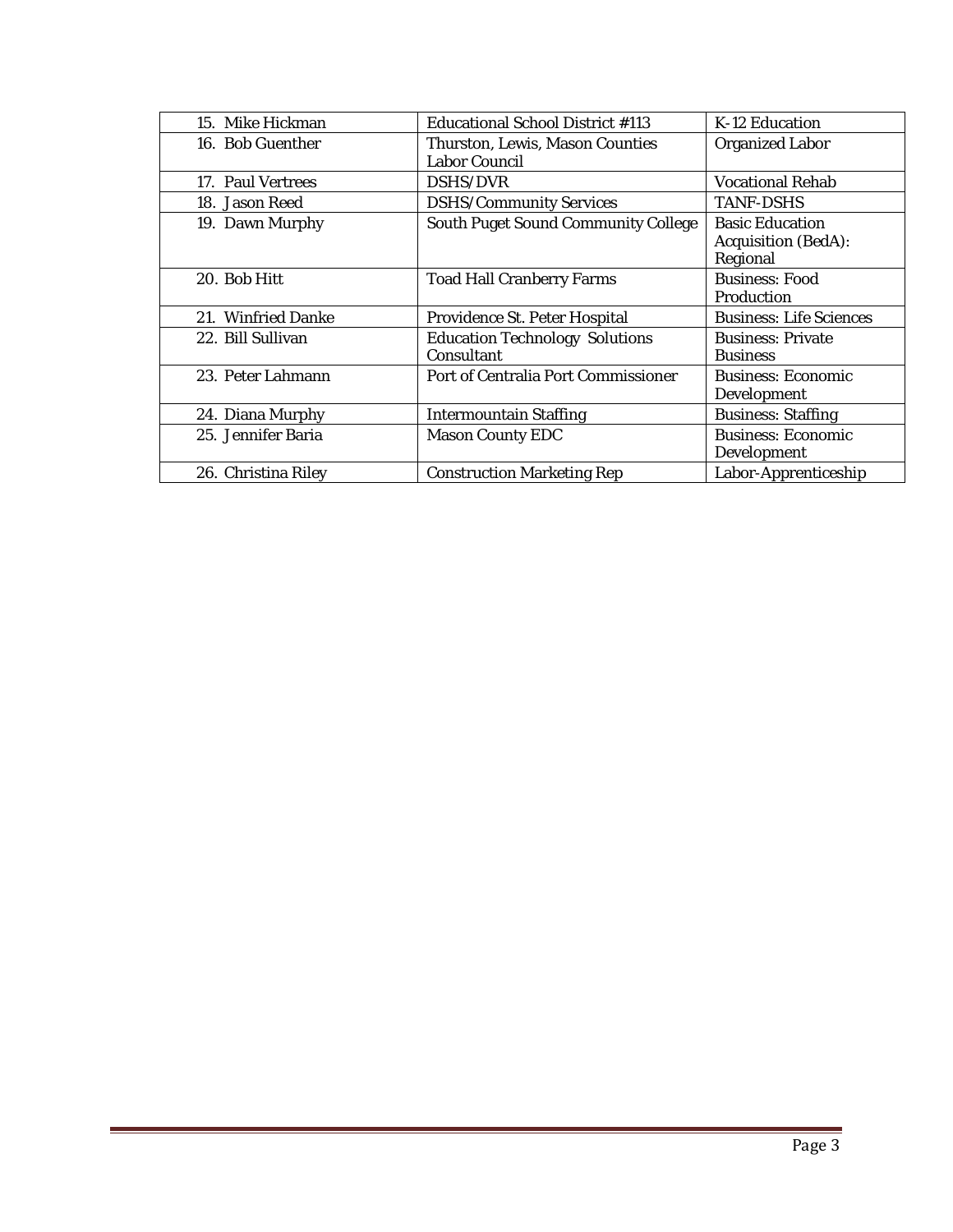# **PacMtn Workforce Development Council**

Executive Finance Committee Minutes Friday, November 9, 2018 ▪ 11:00 am – 12:30 pm PacMtn WDC Offices ▪ John Loyle Room Online and by Phone



## **Member List**

| <b>Name</b>         | <b>Business</b>                                      | <b>County</b>       | <b>Position</b>                                         |
|---------------------|------------------------------------------------------|---------------------|---------------------------------------------------------|
| 1. Duane Evans      | <b>Port Blakely US Forestry</b>                      | Lewis               | Chair                                                   |
| 2. Jacquelin Earley | <b>Sierra Pacific Industries</b>                     | Mason               | <b>Chair Elect</b>                                      |
| 3. Dr. Jim Minkler  | <b>Grays Harbor College</b>                          | <b>Grays Harbor</b> | <b>Vice Chair</b>                                       |
| 4. Cheryl Heywood   | <b>Timberland Regional Library</b>                   | Regional            | <b>One Stop Committee Lead</b>                          |
| 5. David Schaffert  | <b>Thurston County Chamber</b>                       | <b>Thurston</b>     | <b>Targeted Populations</b><br><b>Committee Co-Lead</b> |
| 6. Kairie Pierce    | <b>WA State Labor Council</b>                        | Regional            | <b>Target Populations</b><br><b>Committee Co-Lead</b>   |
| 7. Terri Drexler    | <b>Mason County Commissioner</b>                     | Mason               | Consortium Chair, Ex-Officio                            |
| 8. Derek Epps       | <b>Seattle Shellfish</b>                             | Mason               | <b>Industry Representative</b>                          |
| 9. Steve Rogers     | Pacific County Historical Society &<br><b>Museum</b> | Pacific             | <b>Treasurer</b>                                        |

 **Attendees:** Duane Evans, Jacquelin Earley, Steve Rogers, Cheryl Heywood, David Schaffert **Staff:** Cheryl Fambles, Vanessa Wasman, Corinne Daffern, Bridget Lockling

**Excused:** Dr. Jim Minkler, Kairie Pierce, Derek Epps, Terri Drexler

### **I. Welcome & Check In**

**A.** The meeting was called to order at 11:12 am and quorum was established at 11:30 pm. David Schaffert joined the meeting by phone and later arriving in person for the remainder of the meeting.

**C.** Duane gave his Board Chair Report mentioning the recent WWA conference and encouraged Board members to give a report out on their experiences at the conference. He also mentioned the January 2019 WDC retreat and Cheryl Fambles' Distinguished Leader Award. The November WDC Agenda was reviewed and no changes were made. Preparations were made for Employment Security Department Commissioner Suzi Levine joining that meeting. The Committee identified some of the questions to facilitate the discussion with her. Duane reminded the group about the upcoming Regional Expo December 6 at the Little Creek Casino.

**D.** Motion to Approve the September 2018 EFC minutes – *Steve Rogers motioned to approve the minutes, seconded by Cheryl Heywood.* **Motion carries.**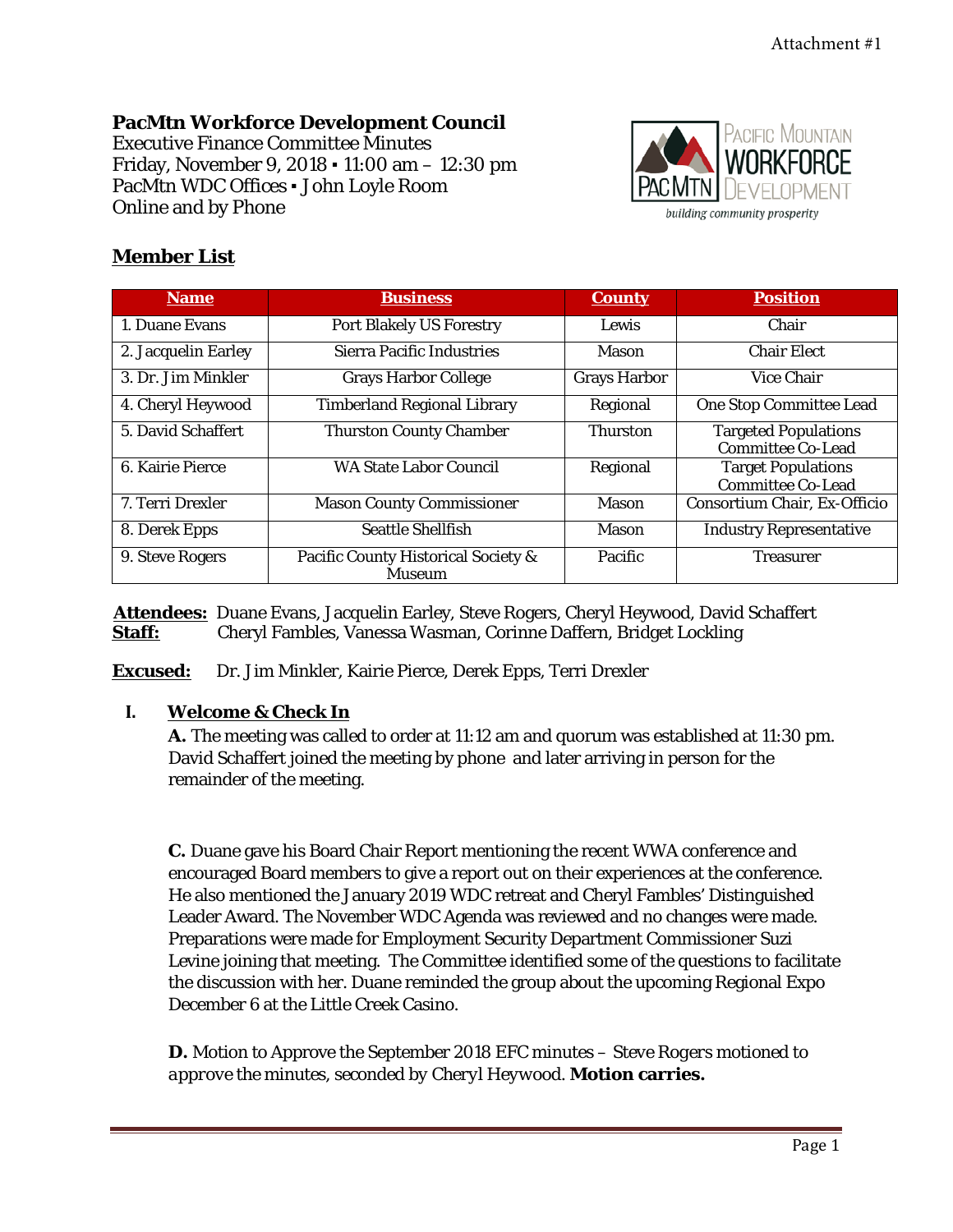## **II. Task Force Updates**

**A.** One Stop Committee – Cheryl Heywood reported that the group met on October 4<sup>th</sup> and discussed brand standardization, current and future states of integrated service delivery, onsite policy recommendations as well as training and core competencies. She also mentioned the beginnings of a shared intranet site for all One Stop partners as well as a developing a dashboard that helps summarize and explain the activities of the committee.

Targeted Populations Committee – David Schaffert gave this report saying that the group met in early October with focused discussion on how does the Committee engage in the One Stop work and goals? How does the Committee leverage Career Connected Learning work for this population? He also said that Craig Clark, Senior Compliance Officer at PacMtn came to the last Targeted Populations meeting and spoke to the group regarding Equal Opportunity updates and information on behalf of the Barrier and Access Solutions Committee (BASC).

Adult Basic Education & Literacy (ABEL) – Corinne Daffern reported that the group hasn't met recently but was included in the last One Stop Committee meeting. Cheryl Heywood said that all Chrome Books within the TRL system are in circulation with patrons and there have been 11 graduates from the HS21 program. Cheryl Fambles mentioned that a representative from the ABEL committee will be named in the future and will sit on the Executive Finance Committee.

Business and Sector Engagement (BaSE) – Cheryl Fambles reported that this committee will be supporting the Regional Expo in December and will be launching an incumbent worker program that will focus on how to train up the existing workforce and also will be having specific discussions on the cluster update.

## **III. Fiscal Items**

**A.** Program Year July 1, 2017 – June 30, 2018 Quarterly Financial Statements – Bridget went over the statements reporting that the overall budget is 70% on target and still continuing with overages due to contract amendments. Administrative costs are 91% on budget and that we are on target in all budget areas. *Steve Rogers motioned to approve the quarterly financial statements, seconded by Cheryl Heywood.* **Motion carries.**

**B.** Recommendation to Adopt the PY18 Final Budget – Bridget pointed out the \$3M increase due to the Opioid Reduction and Recovery grant funding and additional incoming funds from the State's Rapid Response Mitigation fund. Administrative budget shows minor changes in salaries and benefits and including increase in the cost of IT equipment and financial software. *Steve Rogers motioned to recommend approval of the PY18 Final Budget, seconded by Cheryl Heywood.* **Motion carries.**

**C.** Change in Camo2Commerce Columbia Bank Signature Card –The change is occurring due to the close out of the Camo2Commerce funds and change in staffing for that